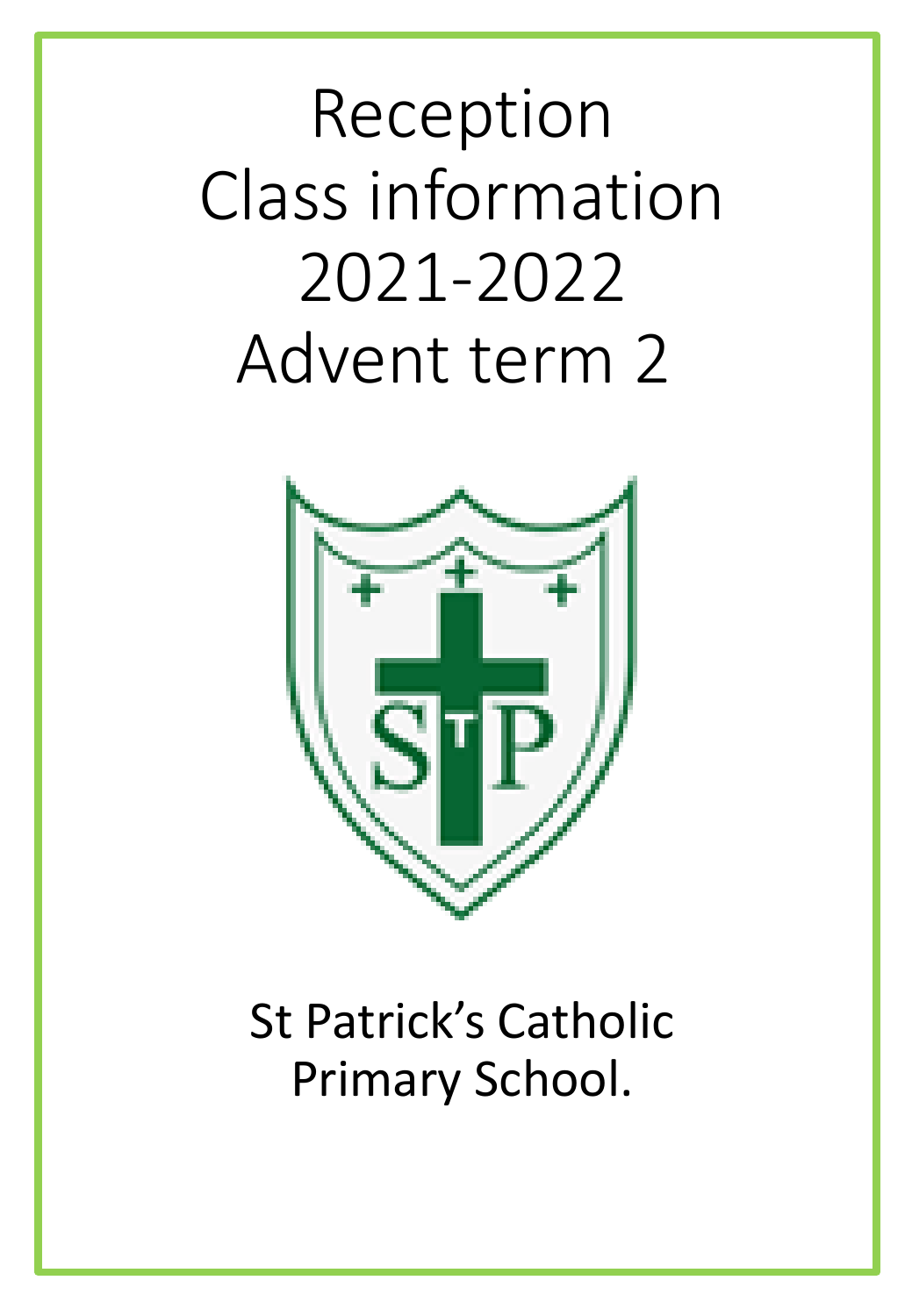### Reception Advent Term2 2021-2022

#### **Staff working in reception**

In reception class teachers are Mrs Newton-Hewlett and Mrs Bointon supported by Mrs Hoskins, Mrs Robinson and Mrs Smith. Teaching in Nursery are Miss Bingley and Mrs Wilkins-Campbell. We continue to welcome NVQ students in the unit. Mrs Hurst continues to enjoy carrying out some wonderful adult led activities with the children at lunchtime.

#### **What to bring to school**

- 2 water bottles
- Snack  $-$  a piece of fruit
- Outdoor shoes/ Wellies (please could these be kept in school and taken home on a Friday if needed).
- PE is on Thursday children to wear PE kit for the day

#### **Forest Schools**

Your child should come to school dressed in suitable outdoor clothes on a Friday. A voluntary contribution of £4 per term would be appreciated and goes towards food, drinks and Forest Schools resources.

#### **Lunch**

If your child is having a school lunch please order via Parentmail. The menu for the term is available to view. Lunches must be ordered before midnight the night before.

| <b>English</b>                                                                                                                                      | <b>Maths</b>                                                                                                      | <b>RE</b>                   |
|-----------------------------------------------------------------------------------------------------------------------------------------------------|-------------------------------------------------------------------------------------------------------------------|-----------------------------|
| Bonfire night poems<br>My Divali<br>Where the poppies now<br>grow<br>Night monkey Day<br>monkey<br>The mixed up chameleon<br>My Hannuka<br>Stickman | Numbers 1, 2, 3, 4, 5, 6, 7, 8<br><b>Light and Dark</b><br>Money<br>Time<br>Shape<br>Subitising<br>Early doubling | Welcome<br><b>Birthdays</b> |

#### **What we will be doing this half term**

#### **Nativity**

Please ensure costumes are in school for the  $1<sup>st</sup>$  December ready for our dress rehearsal.

Performances of the Foundation stage Nativity are on the following dates

Wednesday 8th December 9.30am and Thursday 9th December at 2.30pm

To communicate a child's absence please email [office@st-patricksrc.notts.sch.uk](mailto:office@st-patricksrc.notts.sch.uk)

It is imperative that we continue to observe the COVID-19 guidelines and will maintain our current risk assessment (Hands, Face, Space and fresh air.) Further information on booking tests can be found on [www.gov.uk/get-coronavirus-test](http://www.gov.uk/get-coronavirus-test).

Just a reminder that we start the school day between 8.30 and 8.40 and finish at 3.20 using the Ling Forest Road entrance.